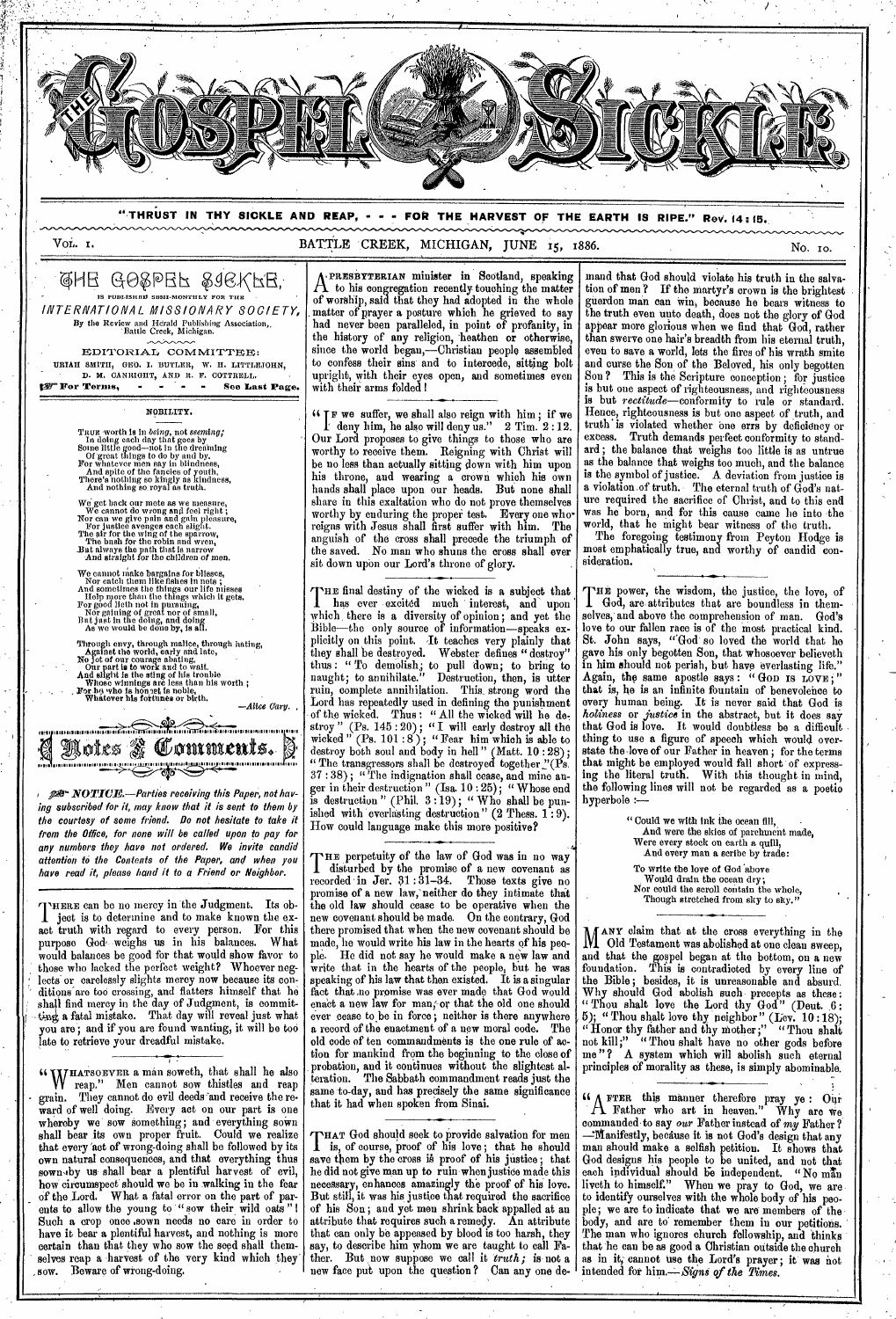



# BY, JAMES WHITE.

#### THE BEARING OF CHRIST'S WORDS RELATIVE TO TRUTH AND DUTY IN THE CHRISTIAN AGE CONSIDERED.

As we come to the New Testament, we should attentively consider the bearing which Christ's public teachings have in respect to truth and duty in the Christian age. The great commission to the eleven, The great commission to the eleven, designed to be perpetuated in the Christian ministry<br>to the end of the world, is to the point. "Go ye to the end of the world, is to the point. therefore, and teach all nations, baptizing them in the the Father, and of the Son, and of the Holy Ghost, teaching them to observe all things whatsoever I have commanded you ; and, lo, I am with you alway, even unto the end of the world. Amen." Matt. 28:19, 20. We briefly comment on this commission.

1. It was given after the Jewish age was ended, just before the Lord was taken up to heaven. The Jewish age closed with Christ's 'crucifixion, when the hand-writing of Jewish ordinances was " nailed to the cross," Col. 2 :14. The Jewish "sacrifice and oblation " virtually ceased "in the midst of the week," when Messiah was " cut off." Dan. 9 :26, 27. The when Messiah was " cut off." Dan. 9:26, 27. The death of Christ was the dividing line between the two ages; or at least, it terminated the typical dispensation.

2. It was forty-two days, at least, after the Jewish age had ended when our Lord gave this commission. The Christian age was before him, hence the commission spoken in the hearing of the eleven, was designed for the Christian ministry • down to the end of the world.

3. By the authority of this commission, the. cuetom of Christian ministers ever has been, still is, and ever should be until the end of the world, to baptize believers in the name of the Father, and of the Son, and of the Holy Ghost.

• 4. In this great commission we read the solemn injunction of the Son of God to the Christian ministry to teach all nations, hence, to perpetuate in the Christian Church the doctrines he proclaimed during his public ministry. Therefore, his words relative to the law or commandments of his Father have all' their force of' application to the men of the nineteenth century that they had to those who first heard them.

In coming to the New Testament we find the first four chapters of Matthew devoted to a sketch of the genealogy of Christ, Joseph and Mary, the birth of Jesus, Herod's slaying the children of Bethlehem, the ministry of John the Baptist, the temptation of Christ, and his entering upon his ministry. The fifth chapter opens with the first record of his publie instructions. In that memorable sermon upon the mount Christ warns his disciples 'against the terrible heresy that would soon press its way into the Church.

The Jews boasted of God, of Abraham, and of the law, but despised and rejected Jesus. The great facts connected with his resurrection wore Soon to be so convincing that many would believe. And'as the Jews wore to reject and crucify the Son, while boasting in the law, Christians would run to the opposite and equally fatal heresy of trampling upon the author-<br>ity of the Father, and despising his law, while receivthe Father, and despising his law, while receiv-<br>brist, and, clorying in the gosnel. Tt has ever ing Christ and glorying in the gospel. been Satan's object to separate, in the faith of the Church, the Father and the Son. With the Jews the cry was, The Father, Abraham, the law, but away with Jesus and his gospel! With Christians, the cry was, Arise I Christ, the cross, the gospel, but away with the law of the Father I To meet this heresy, ere long .to arise in the Church, Christ, in his evangelical sermon, appeals to his disciples in the presence of the assembled multitudes in these forcible words :—

" Think not that I am come to destroy the law or the prophets ; I am not come to destroy, but to ful- , fill. For verily I say unto you, Till heaven and earth pass, one jot or one tittle shall in no wise pass from the law, till all be fulfilled. Whosoever therefore shall break one of these least commandments, and shall teach men so, he shall be called the least in the kingdom of heaven ; but whosoever shall do

and teach them; the same shall be called great in the kingdom of heaven."

This wonderful declaration of the Son of God needs no comment. The history of the Church, showing how loosely great and apparently good men have held the law of God, and the present closing controversy respecting its perpetuity, give the warning words of the Son of God especial force. In no case during the entire period of his public ministry did Christ intimate that his Father's law was to be set aside, and that he was to give the Church a new moral code to take its place. He disclaims having anything to do with legislating. "Jesus answered them, and said, My doctrine is not mine, but his that sent me." John 7 :16. "I do nothing of myself; but as my father hath taught me, I speak<br>these things." Chap. 8:28. "The word which ye Chap. 8:28. "The word which ye hear is not mine, but the Father's which sent me."<br>Chap. 14:24. And speaking of the Son, the Father And speaking of the Son, the Father says, "He shall speak unto them all that I shall command him." Dent. 18 :18.

Another remarkable declaration of the Son of God is his statement of one of the conditions of obtaining eternal life: " If thou wilt enter into life, keep the commandments." Matt. 19 : 17. And when the young man inquired, " Which ? " Jesus quoted from the second table of his Father's moral code, leaving no doubt as to what, he meant by the word " commandments." In this address to the young "commandments." In this address to the young<br>man, Christ most assuredly gives a practical lesson to his Church to be 'observed during the Christian age. His parting words to the eleven, as he gave to them the great Christian commission, make this them the great Christian commission, make this point fast, and show it to be the duty of Christian minpoint fast, and snow it to be viry and you be sters to repeat in the ears of the people, upon the mathematic stere in the their high commission "even unto the authority of their high commission " even unto the end of the world," " If thou wilt enter into life, keep the commandments."

# THE SAINTS' INHERITANCE.-- 1.

### BY J. N. LOUGHBOROUGH.

# THE EARTH PROMISED TO THE MEEK.

" BLESSED are the meek; for they shall inherit the earth." Matt. 5:5. A meek man is one who the earth." Matt.  $5:5$ . A meek man is one who is " mild of temper; not easily provoked; given to forbearance under injuries."— *Webster.* Such an 'one was Moses. " Now the man Moses was -very meek, above all the men which were upon the face of the earth." Num. 12:3. Still we read of him that he once " spake unadvisedly with his lips." Christ was a perfect pattern of meekness. He<sup>7</sup> did no sin, neither was guile found in his mouth. Who, when he was reviled, reviled not again ; when he suffered, he threatened not; but committed himself to him that judgeth righteously." 1 Pet. 2 : 22, 23. " He was udgeth righteously." 1 Pet. 2:22, 23. "He was dumb before his shearer, so opened he not his mouth." Acts 8 : 32 ; Isa. 53: 7. A meek man is one who is like Christ. The blessing promised to such is, "They "shall inherit the earth." This word " shall" shows that the language relates to the future; and we at once conclude, therefore, that the promise refers to a future inheritance.

The *mode of* speech used by our *Saviour,* when peaking of this inheritance of the earth, is not peculiar to the New Testament ; .the same is also fully deolared in the Old. In Ps. 37, it is three times stated that the Lord's people "shall inherit the earth," and three times that  $\alpha$  they shall inherit the land." We understand that these texts present a future inheritance ; not an inheritance of the blessings of this life, but of the joys of the earth made new. Some suppose Matt.  $5:5$  is fulfilled in this present life. But where is the person who has received an inheritance here simply because he has lived Christ-like? Is not the decree still upon all men, " In the sweat of thy face shalt thou eat bread " ? Are the righteous more favored with this world's goods than the wicked ?<br>Or does God still make the "sun to shine on the evil Or does God still make the "sun to shine on the evil and on the good, and send rain on the just and on the unjust" ?

It is true David could say, "I have been young, and now am old, yet have I not seen the righteous forsaken, nor his seed .begging bread ;" yet when speaking of abundant prosperity in this world, he treats of it as the lot of the wicked instead of the saints. He says, " I was envious at the foolish, when I saw the prosperity of the wicked. For there are no bands in their death; but their strength is<br>firm. They are not in trouble as other men; neither They are not in trouble as other men; neither are they plagued like other men. Therefore pride compasseth them about as a chain; violence covereth them as a garment. Their eyes stand out with fatness ; they have more than heart could wish." Ps 73 :

3-7. Again, " Fret not thyself because of evil doers, neither be thou envious against the'workers of iniquity. For they shall soon be cut down like the grass, and wither as the green herb." " Fret not thyself because of him who prospereth in his way, because of the man who bringeth wicked devices to pass.

For evil doers shall be cut off; but those that wait upon the Lord, they shall inherit the earth. For yet a little while, and the wicked shall not be ; yea, thou shalt diligently consider his place and it shall not be. But the meek shall inherit the earth." Ps.  $37:1, 2$ ,

David considered the lot of the wicked in this world such that the righteous would be in danger of desiring it, and fretting about it. He also contrasts the inheritance' which the righteous are to receive with the final overthrow of the wicked, which is also proof that the inheritance of which he speaks is still future, and not simply in this life.

The principal reason assigned why the testimony in Matt. 5 :5 must apply in this -life has, been that when Christ comes to redeem his people, the earth will be destroyed, and man no longer possess it. Assuming such to be the case, of course all texts speaking of a reward or punishment on this earth would necessarily have their application before the time of such destruction. By reasoning in accordance with such premises, the Universalist has made capital of such texts as Prov. 11 : 31 : " The righteous shall be recompensed in the earth ; much more the the wicked and the sinner." Claiming that this text the wicked and the sinner." Claiming that this text could not have its application after this life, they have reasoned that whatever recompense is received by the righteous or wicked here, must be for their good or evil deeds performed here; and if the wicked have met the recompense of their evil deeds here, in another life they will have an equal chance with the righteous. But by comparing with this two other proverbs of the wise man, we will discover that this claim of future salvation is without foundation. " For the upright shall dwell in the land, and the perfect shall remain in it. But the wicked shall be cut off from the earth, and the transgressors shall be rooted out of it." Prov.  $2:21, 22.$  In speaking of rooted out of it." Prov.  $2:21, 22$ . In speaking of the righteous, after they are planted in their inheritance, he says : " The righteous shall never be. removed; but the wicked shall not inhabit the earth." Prov. 10 : 30. We see, then, that Prov. 11 : 31 does not prove that all are reoompensed in this life, but rather points to the final cutting off of the wicked. When, the wicked.are cut off, the meek "inherit the earth, and dwell therein forever."

Ź,

There is one text which is sometimes quoted to prove that the earth'will cease to exist at the coming<br>of Christ. It is found in the words of Peter : " But It is found in the words of Peter : " But the day of the Lord will come as a thief in the night, in the which the heavens shall *pass* away with a great noise, and the elements shall melt with fervent heat, the earth also, and the works that are therein shall be burned up."  $2 \text{ Pet. } 3:10-12$ . This text does not inform us that the earth is to be burned up; neither could such a conolusion be drawn from it, after could such a conclusion be drawn from properly analyzing the language. .It will be seen that to make sense, the word " also " must refer to what has been previously said, and instead of reading it, "The earth also and the works that are therein<br>shall be burned up, " by placing the commas after<br>the words "heat" and " also," it would read, "The shall be burned up, " by placing the commas after the words "heat " and " also," it would read, " The elements shall melt with fervent heat, the earth also," showing that the earth is to be melted only, the same as "the elements." Hence we perceive that it is the works which are in the earth, and not the earth itself, which are to be burned up in the day of the Lord. The works in the earth which are to  $\epsilon \lll d$ be burned up we understand are the "works of the devil," which John says, " Christ has been'manifested that he might destroy." (See  $1$  John  $3:8$ .) These works are sin and sinners. The conclusion that the earth is to be melted instead of burned up, is confirmed by the statement of verse 11: "Seeing then that all these things shall be *dissolved,* what manner of persons ought ye to be in all holy, conversation and godliness?" This is the only scripture which can be supposed to intimate that the earth itself is to be entirely burned up. This text, we see, makes no such statement. That Peter did not design to teach the utter, destruction of the heavens and earth, is evident from the words he immediately adds, "Nevertheless, we, according to his promise, look for new heavens and a new earth, wherein dwelleth righteousness."

Edward Robinson, D. D ., says that the word rendered *new,* in 2 Pet. 3 :13, Isa. 65 :17, and 66: 22 means *renewed,* or made new, hence better, superior, more splendid. Bo the corresponding word of the Old Testament means, as a verb, to make new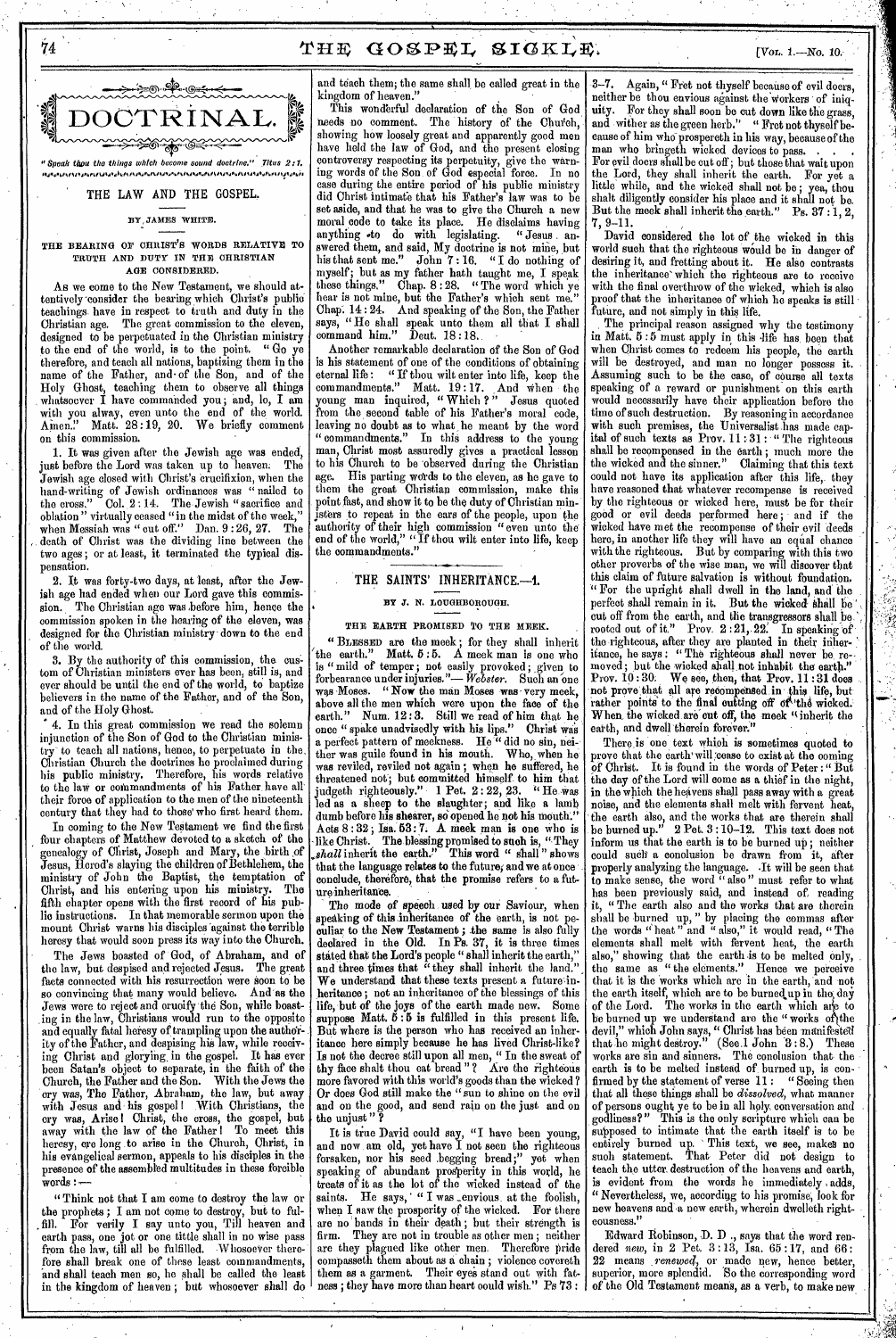# JUNE 15, 1886.]  $THF GOSPEL SIGKLE$ ,  $310K$

or renew, repair, restore, as in 1 Sam. 11 :14; Job  $10:17$ ; Isa.  $61:4$ ; Ps.  $103:5$ ; 2 Chron.  $15:8$ ; -24 : 4 ; whence are' derived the words rendered new, i. *e.,* renewed, as in new moon, new heart, new creature, etc.

Solomon tells us, "The earth abideth forever" (Eccl. 1 : 4), and David says, " Of old hest thou laid the foundations of the earth; and the heavens are 'the work of thy hands. They shall perish, but thou shalt endure ; yea, all of them shall wax old like a garment; as a vesture shalt thou change them, and they shall be changed." Ps.  $102:25, 26.$ 

Reason would lead us to object to the idea that this earth is to be blotted out from the universe at the close of the probationary state. It will be freely admitted that, since the earliest history of this earth, sin, rebellion, anarchy, and confusion have distressed its borders; the mass of the inhabitants have lived<br>in rebellion against the law of God. We can expect in rebellion against the law of God. nothing better in this probationary state; for St. Paul informs us that " evil men and seducers shall wax worse and worse, deceiving and being deceived." If. there is no future state for this earth after sin and sinners are rooted out of it, it appears to us that its very existence would be a blot in the creation- of God. That we are not alone in this conviction the following quotations will show.

The Dublin *Christian Herald* says: "If the earth was to be destroyed, and man never to have the sovereignty of it, Satan would have a victory to boast of forever ; neither would that promise be fulfilled, that Jesus should destroy the works of the devil. 1 John 3:8. Frightful. indeed is the breach 1 John 3 : 8. Frightful, indeed, is the breach which Satan has made in this fair field of God's creation. . . . It is essential for Christ's glory creation. . . . It is essential for Christ's glory that the earth should be delivered out of the hand of the enemy.

Thomas Dick, LL. D.,, says : "To suppose, as some have done, that the whole fabric of creation will be shattered to pieces, that the stars will lit erally fall from their orbs, and the material universe be blotted out of existence, is a sentiment so absurd and extravagant, and so contrary to the general tenor of the Scriptures and the character of God, that it is astonishing that it should ever have been entertained by any man calling himself a divine, or a Christian preacher."—Philosophy *of a Future State,* part  $p$ reacher." $\overline{\text{II}}$ ., par. 17.

,John Cumming, D. D., of London, says : " When ho (Christ) comes, this earth shall be recast, restored, re-constituted, re-beautified, and set in more than its first and pristine glory. • . . Only exhaust from the earth the poison, sin, and let the footfall of Him who made it be echoed from its hills and valleys once more, at dewy dawn and at eventide, and this earth of ours will be instantly transformed into an orb, the like of which is not amid all the orbs of the universe besides."

a S

Ŕ,

# COMPLETE SUBMISSION.

#### BY ELD. R. F. COTTRELL.

NOTHING short of full submission to the revealed will of God can be acceptable in his sight. " For whosoever shall keep the whole law, and yet offend in one point, ho is guilty of all." James 2 : 10. This, principle may be illustrated thus : A man - bids his boy bring in wood ; but the boy dislikes' to do this. • He will bring coal, will go on errands, and, in short, do anything else which his father bids him : but the wood he will not bring. Will bids him; but the wood he will not bring. the father be satisfied with him ? Is he an obedient son I—No. So long as he refuses to do one thing which his father requires of him, he is a disobedient son, not subject to his father's law ; and if the father willingly lets the matter rest so, the son rules, and the father submits. Unless there is entire submission, there is none at all ; the son has his own way, and the authority of the father is set at naught.

In a similar way the apostle illustrates this principle : "For he that said, do not commit adultery, said also, Do not kill. Now if thou commit no said also, Do not kill. Now if thou commit no adultery, yet if thou kill, thou art become a transgressor of the law." Verse 11. The same principle applies to each and every one of the ten pre-<br>cents of which these two are a part. Whoever recepts of which these two are a part. fuses to keep the Sabbath of the fourth commandment, though he. observe each of the other nine, violates the law, follows his own will and way, and is guilty of setting at naught the entire authority of the divine Lawgiver.

-When we are most ready to perish, then is God most ready to help us.<sup>-</sup>*Luther* 

# PERFECTLY SAFE.

# BY W. B. HILL.

SOME people think 'that they' must wait and investigate a long time before they accept the Bible Sabbath, fearing they may be led into error. Such need have no fears. The danger is all on the other side. God will never condemn any one for keeping his commandments ; but he does say, " In vain do ye worship me, teaching for doctrines the commandments of men.

An opposer once met a believer in this way:<br>"You seventh-day people are doing very wrong. Here are the Christian people of this country trying to maintain the Sunday-Sabbath against great opposition, and you greatly weaken their hands by teaching that Sunday is only a human institution, and that the seventh day should be observed instead. " " Well; if we are doing wrong, we must answer

for it in the Judgment, must we not?

" Certainly.'

" We will suppose, then, that in the Judgment the seventh-day keepers are required to give a reason for so doing; could they not answer that the great God came down from heaven, and amid smoke and flame proclaimed, ' The seventh day is the Sabbath ; . . . in it thou shalt not do any work,' and engraved it with his own divine finger in the enduring stone, and that they have kept it with a sincere desire to honor God and keep his commandments? Would they be condemned or justified? saved or lost ? "

The answer was, " Oh, they would be saved."

Now if we shall be saved in keeping the' seventh day, it is perfectly safe to keep it. If it is perfectly day, it is perfectly safe to keep it. If it is perfectly<br>safe to keep the seventh day as God has commanded, is it equally *safe* to break it?

Dear reader, stop and think. '" In vain do ye worship me, teaching for doctrines the commandments of men."

## MORALITY AND RELIGION.

THE Christian religion is *a remedial system.*  If man had not sinned, such a system would not have existed. Man would then have been justified by his obedience. The commandments of God contain the whole duty of man. Eccl. 12:13, 14. His law is perfect. Ps. 9 : 7. His commandments are righteousness. Ps. 119:172: Hence, if man had not sinned, he would have done his whole duty ; he would have been perfect and righteous in complete obedience to a perfect and righteous law. He could not have been condemned, because all his actions would have been right. And thus it is written, " The doers of the law shall be justified." Rom. 2 :13.

And we have said ,the law, *in* every part, grew out of the will of God alone ; it arose from no contingency connected with man's probation. It is original obligation, all its relations existing by virtue of creation; and as it is perfect, and contains the whole duty of man, it is a complete summary of all morality. From the day that man first owed allegiance to his Creator, and duties to his fellow-creatures, no new morality has arisen either in principle or in precept. There is no just reason for the expression which we have often heard, " The moral laws 'of the gospel." If any morality exists by virtue of the gosgospel." If any morality exists by virtue of the gos-<br>pel, that fact would prove that the moral law previously existing was imperfect,—that it did not contain all morality, and therefore did not contain the whole duty of moral agents. The necessity for the gospel originated in man's .transgression; but man's transgression could not possibly give rise to moral obligation. It did create a necessity for a system of redemption, of restoration, but all the laws of such a system are—what theologians correctly *term—positive laws,* in distinction from *moral.* 

This is a truth of which sight is too often lost, though the distinction itself is almost universally recognized. Many seem to consider that the institutions of the gospel are twofold, both moral and positive; but that is an error, as we have shown. The gospel *enforces all* morality, but it *originates none.*  A government, in declaring an amnesty, or offering pardon to those who have been in rebellion, either expresses or implies the condition that they must cease their rebellion and return to the support of, and obedience to, the Constitution of the government. But the amnesty or pardon does not originate the Constitution or add a particle to its force and obligation. Both Christ and his apostles enforced the law of God and constantly referred to the Scriptures, the word of God, as authority for their teachings. they never announced that they were authorized to give power and efficiency to the law, nor to annul one precept of the, law and,erect another in its stead, or

to' add any new morality to that which existed before. They taught. repentance and remission of sins. Theirs was purely a " ministry of reconciliation." Of course we speak now of " the moral law " only, not of the types and ordinances of past dispensa-These were temporary, and were adopted for *a* development of the gospel or remedial system. Not one of them existed originally by virtue of the work'of creation, as did the ten commandments; not. one of them ever would have existed if man had not sinned.

The law of God is very brief in its terms, but universal in its application.. There is not a relation in life, except those which grow out of sin, which it leaves untouched. In few words, it guards our rights in respect to life, chastity, property, and reputation. Examining these four precepts, we find that they cover all the rights which our fellow-creatures can invade, and all the duties which we owe to them. If these are obeyed in the spirit of love, which is the spirit of the law, we then observe the golden rule,—we do to our neighhbor just what we would that our neighbor should do to us. And thus it is seen that *there is nothing religious in the golden rule.-* It relates only to duties between man and man, and surely we are not required to worship one another ! It is not at all peculiar to the gospel; the Saviour said, "For this is the law and the prophets." " It needs not *a*  word to convince any one that it would have existed as perpetual duty if man had not fallen-if there never had been any such a system as the gospel. And so we might proceed, step by step, to show that not a single item of morality that was ever taught is peculiar to the gospel.—*J. H. Waggoner*, in *American, Sentinel.* 

# THE ARGUMENT FROM DEUT. 5:15.

# By A. SMITH.

THE opponents of the seventh-day Sabbath quote Deut. 5 :15 as one of their strong texts, and reason from it that no one is now under obligation to keep the Jewish (seventh-day) Sabbath unless his ancestors were among 'the Hebrew bondmen in Egypt.

Now, we have answered this many times showing from Deut. 24 : 17, 18 and Lev. 19 : 33-37 that the same rule that our opponents apply to the seventh-day Sabbath would apply equally well to the principles of justice and mercy. But the argument for Sunday sanctity is so hydra-headed that none of its propositions will stay answered ; and now we propose to cauterize this particular decapitation, by partly admitting the proposition. Admitting, then, that the argument is sound, it follows of necessity that all the Jews in the world are under obligation to keep the seventhday Sabbath ; for even should they become Christians, it would not change the fact that they were the descendants of the Israelitish bondmen in Egypt, and the command is, "Therefore the Lord thy God commanded thee to keep the Sabbath day." Again, according to the argument of our day." Again, according to the argument 'of our first-day-Sabbath friends, every *Christian* is under obligation to keep the seventh-day Sabbath ; for the new covenant, the benefits of which all admit that Christians are partakers, was made "with the house of Israel, and with the house of Judah," and one of the terms is as follows : "Not according to the covenant that I made with *their fathers ;"* that is, with the fathers of those with whom he makes the new covenant, or Christian Israel. Therefore, those whom God took by the hand and led out of Egypt are the fathers of Christian Israelites. Says Paul : "They which are of faith, the same are the children of Abraham." "And if ye be Christ's, then are ye Abraham." "And if ye be Christ's, then are ye Abraham's seed, and heirs according to the promise." Gal. 3 : 7, 29.

According to our opponent's argument on Deut. 5 :15, every Christian equally with the Jews is under obligation to keep the seventh-day Sabbath, for the reason that, being an Israelite, his forefathers were in Egyptian bondage. Furthermore, Jesus himself, and the apostles, and many early Christians were Jews after the flesh, whose forefathers had been in Egyptian bondage, and therefore they were under obligation to keep the seventh-day Sabbath, and did keep it, thus stultifying• the argument of our first-day opponents that Christ and the apostles kept the first day of the week as the. Christian Sabbath.

Let our first-day-Sabbath friends commit to memory Acts 9:5, and cease to war against a truth that will overwhelm them in the Judgment, unless they repent.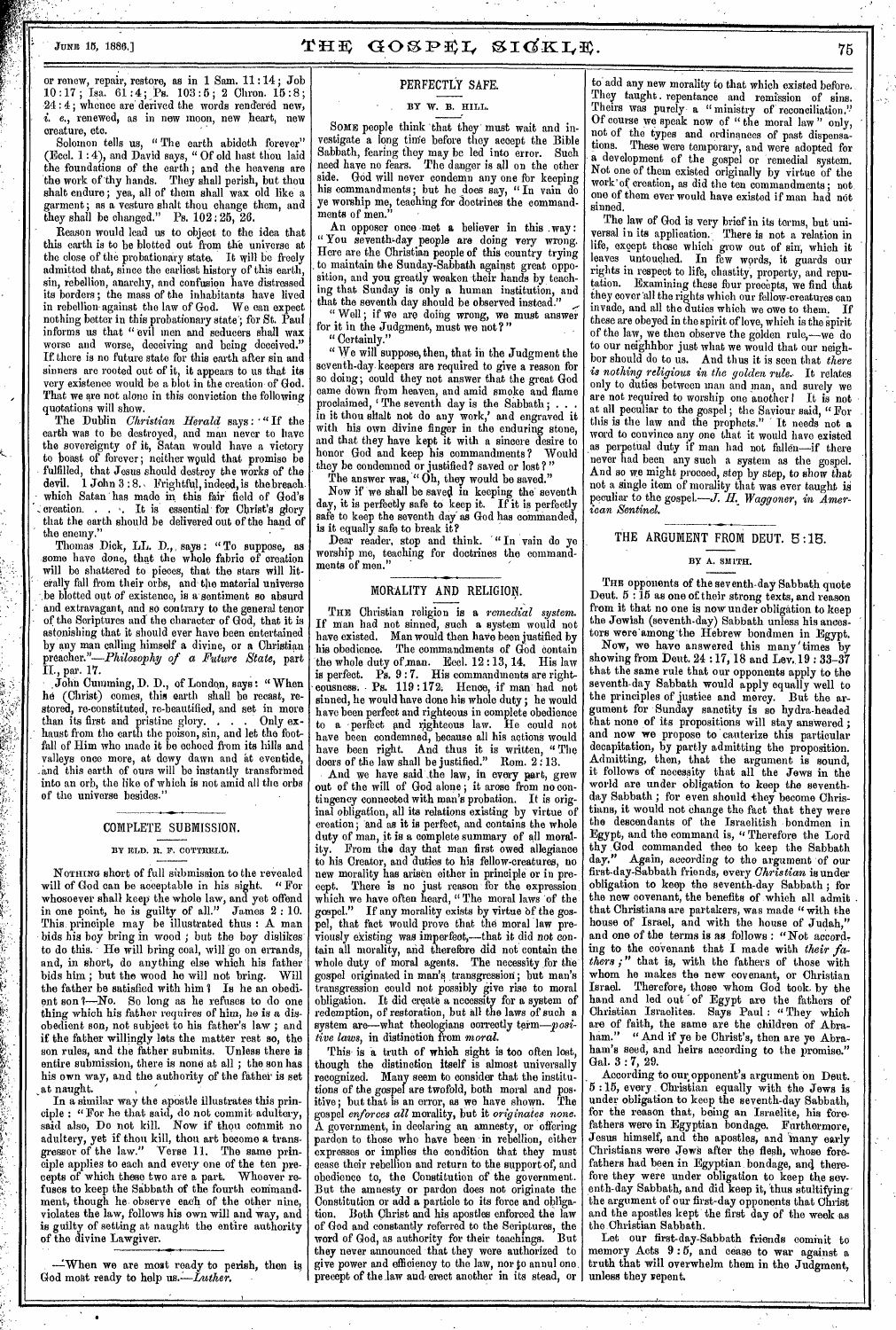**76 for a set of**  $\mathbf{Y} \mathbf{H} \mathbf{E} \cdot \mathbf{G} \mathbf{O} \mathbf{S} \mathbf{P} \mathbf{E} \mathbf{L}$  **<b>SIGKLE**. **Example 1. For a set of**  $\mathbf{Y}_{\text{OL}}$  **1.**  $-\mathbf{N_0}$  10.

"The fields are white already to harvest,"-John 4:85 BATTLE CREEK, MICH., JUNE 15, 1886.

# - ,,,,,,,, **l%I** *,***d"04** *,***1** *,,,,,,,,, ,,,,,* **4** *,,,,,, ,,,,,* **1"1***,***14** *,,,,,,,* **1***,***4,040** *,,,,,,, ,,,,,,,,,* **<sup>I</sup>** THE SANCTUARY.

AS RELATED TO OTHER DOCTRINES:

ward.

Ix the two preceding numbers, we have shown what the sanctuary is, and what constitutes its cleansing. It has also been clearly proved that -the 2300 days of Dan. 8 : 14, have ended, and the cleansing of the sanctuary is now going for-

The presentation of this subject will be now concluded by showing the central place which the'sanctuary occupies in relation to •other scriptures and other truths which evidently belong to this time. **A** WORK OF JUDGMENT. A moment's thought

that a portion of the great work of the Judgment of the world must transpire before Christ

for when he comes in the clouds of heaven. the trumpet sounds, and in a moment, in the twinkling of 'an eye, the righteous liv-

GOLDEN TABLE OF will convince any one 1r 8l CANDLESTICK. SHEW-BREAD. returns to this earth ; --1111--1111--11 SECOND VAIL, ALTAR OF INCENSE HOLY PLACE. MOST HOLY PLACE. ARK OF THE COVENANT. SHEW-DREAD. DOOR.

PLAN OF THE SANCTUARY.

ing are changed to immortality.  $1 \text{ Cor. } 15 : 51, 52.$ the righteous dead are raised from their graves, and raised to glory and immortality. 1 Cor. 42-44; 1 Thess. 4 : 14-17. It, is a well-recognized doctrine of the Scriptures that every man, before he is rewarded or punished, must be judged. The righteous, before they are made immortal, must be judged. But the texts referred to prove that they are made Immortal instantly when Christ appears. There is in their cases no work of judgment brought to view at the coming of Christ, and no time allotted there for any such work. Their judgment, therefore, must have preceded that event; that is to say, their cases must have been examined, and decision rendered entitling them to immortality; so that when Christ appears, and angels are sent to gather the elect (Matt. 24 : 81), they know just what ones to gather out from the generations of the dead and the multitudes of the living, to bear heavenward to meet their Lord. From this conclusion there can be no appeal.

But this, the reader will at once perceive, is a very important Matter ; and the question arises, Where do the Scriptures teach it ? and with what doctrine is it associated 1—There is only one great subject with which it is directly connected, and by which it is specifically taught ; and that is .the subject of the *sanctuary.* Here it comes in, in its natural order ; for the cleansing of the sanctuary is just such a work of preliminary or investigative judgment, as we have seen must precede the coming of Christ. In that work the cases of all the righteous must be decided ; for it is a part of. Christ's work as priest to blot out the sins of those ,who have accepted him as their Saviour, and confess their names before his Father. Acts 8 i 19 ; Rev. 3 : 5. This involves an examination of the books of record, from which all judgment is to be rendered. Rev.  $20:12$ . It is the very Judgment scene described in Dan. 7:9, 10. And when this work is accomplished, and the Lord has "set apart him that is godly for himself " (Ps. 4 : 8), the way is clear for Christ to carry out the decision in-

 $\cdot$   $\cdot$ 

stantly when he appears'; namely, to raise the righteous dead, change the righteous living, and take them all to be with himself.

### THE ATONEMENT.

The doctrine of the sanctuary locates the atonement, and revolutionizes the theology of Christendom. It is generally held that Christ made the atonement on the cross. From this, one of two great errors inevitably follows : first, the doctrine of universal salvation (for Christ bore the sins of the world, John 1 : 29, and Peter says he bore our sins on the tree, or cross, 1 Peter 2 : 24) ; or, secondly, the doctrine of a limited atonement, which, according to their view, would contradict John 1 : 29, and lead to the most ultra views of foreordination.

By the doctrine of the sanctuary both these errors are avoided ; for this shows us that Christ upon the cross was acting as our *saonfice,* not as our *priest.* And there he did provide a sacrifice of universal efficacy it was for all the world ; and all who would, could avail themselves of its merits ; but this did not insure the salvation of all the world ; for men were still free to reject the sacrifice and be lost; and this all the wicked do.

It is as priest that Christ makes the atonement; but all his work' as priest is performed in the heavenly sanctuary. Heb.  $8:4-6$ . And from the type we learn that the atonement is the final and closing work of his priesthood. It is the examination of records. the blotting out of sin, the cleansing of the sanctuary. And this blotting out of sin is done, or the atonement made, for those only who have sought pardon through Christ ; and thus no foreordination is involved in the work.

# FINISHING THE MYSTERY OF GOD.

In Rev. 10 : 7 we read : "But in the days of the voice of the seventh angel, when he shall begin to sound, the mystery of God should be finished, as he hath declared to his servants the prophets." This is the announcement of a mighty angel, after uttering a solemn oath that time should be no longer ; and it declares that the seventh angel -would begin to sound, and the finishing of God's mystery begin to take place, immediately at the close of the time referred to.  $Now$  the time, the close of which he announces, must be prophetic time, for time literal and time probationary are both afterward recognized in the remainder of the chapter as still continuing. But prophetic 'time closed with the 2300 days of Dan. '8 : 14, as that is the longest prophetic period, and reaches down to the latest point. That period, as shown in previous articles, terminated in1844. Daniel's prophecy said that then the sanctuary should "be cleansed ; " this prophecy eays that then "the mystery of God should be finished." This is the same thing, as can be easily shown. Thus the " mystery of God " is the gospel to the world. See Eph. 8 : 3-6, 9 **:** Gal. 1 : 11, 12 ; Eph.  $1:9$ ; Rom.  $16:25$ ; Col.  $1:25-27$ . The "finishing of this mystery can be nothing else but the closing of the proclamation of the gospel, when the time comes that Christ has ceased his work as priest (the sanctuary being cleansed), and mercy is no longer offered. Thus we are brought to the same work, and both prophets locate it at the same time ; namely, at the end of the prophetic periods.

This finishing of the mystery is placed in the first years of the sounding of the seventh angel. Rev. 11 : 15 introduces the same trumpet, and verse 19 declares that then the temple of God (the same sanctuary on high) is opened in heaven, and there is seen the ark of his testament. The ark was always in the most holy place of the sanctuary ; and that apartment was opened and entered only to cleanse the sanctuary and make the atonement. Here, then, we have still another testimony applying to the same time and the same work.

This is the time when either a person's sins are blotted out of the books of record (Acts 3 : 19), or his name is blotted out of the book of life. Rev. 3 : 5. *See* also Ex. 82 : 32, 83. The work would naturally begin with the first generations,—the dead,—and end with the last—the living. The thought that it has already been going forward for over forty years is a startling one, as it shows that it must soon reach the cases of the living, and the work of salvation close forever.  $U$ , s. forever.

THE storm tries the building, and discovers which is built upon the rock and which upon the sands. The storm tries the pilot. The touch-stone tries the metal, whether it be gold or copper. So afflictions and per secutions try the Christian.

# THE NEW COVENANT.

With Whom was it Made?-Many have the idea that the old covenant was made with the Jews, but that the new covenant was made with the Gentiles. This is a great mistake, as will readily be seen by reading the scripture. "Behold, the days come, saith the Lord, that I will make a new covenant with the house of Israel, and with the house of Judah." Jer. 81:31. (See also Heb. 8 :8.) Thus we see the new covenant was made with the children of the very persons with whom the first covenant was made, This settles it without further controversy. Let no one talk, then, of the covenant with the Gentiles ; for , God' never made such a covenant.

*What are the Conditions* ?—Does the new covenant set aside the law of God? or does it enforce it? We. should not believe what men say against what the Bible says : " But this shall be the covenant that I will make with the house of Israel. After those days, saith the Lord, **I** will put my law in their inward parts, and write it in their hearts ; and will be their God, and they shall be my people." Jer. 31 : 33. Nothing can be plainer than this,—" I will put my law in their inward parts, and write it in their hearts." He does not say he will give them a new law, but a law which was the law of God in the days of Jeremiah. Moreover, it is the law of God the Father, not the law of Christ, which is thus to be put into the hearts of his children in the new covenant; for it is the Father and Israel between whom the new covenant is made. Christ is only the mediator of the new covenant (Heb.  $12:24$ ), not the proprietor or maker of it.

That very law which was in the old,covenant is to be written in the heart in the new covenant. If any man*denies* this, he *squarely* contradicts the word of God ; for Paul, in discoursing about the new covenant, quotes the very words of Jeremiah, and applies them to the gospel covenant. He says, "I will put my laws into their minds, and write them in their hearts. Heb. 8 : 10. And again; Paul notices this condition of the new covenant as the main item : "This is the covenant that I will make with them after those days, saith the Lord, I will put my laws into their hearts, and in their minds, will I write them; and their sins and iniquities will I remember no more." Heb. 10 : 16, 17. We need nothing plainer than this.

*Who is the Mediator of the New Testament P—Jesus*  Christ is expressly, declared to be the mediator of the new covenant. Thus Paul says of him : "Jesus, the mediator of the new covenant," etc. Hob. 12 : 24. He came from God for the express purpose of introducing the doctrines and terms of the new covenant, and it was made between God and Israel, Christ being the' mediator between the two parties.

*When was this New Covenant to be Introduced ?—Dan.*  '9 : 24-27 gives the exact date, but we have not space here to examine this' important passage ; but suffice it to say, the space of seventy prophetic weeks, or four hundred and ninety years, was allotted the Jewish nation. This period was to begin when the decree went forth to restore Jerusalem. That decree is recorded in Ezra 7, and was made in the year 457 B. O. From this decree it was to be sixty-nine weeks, or four hundred and eighty-three years, to the Messiah. This brings us to the year A. **D.** 27, the very year in which Jesus began his ministry. (See Mark 1.) Here is where he was anointed with the Holy Ghost, and thus was formally made the Messiah. God's voice from heaven declared him to be his Son, and John said, "Behold the Lamb of God." Here is Where the gospel began, and here is where Jesus Christ, the mediator, began to preach the principles of the new covenant.

One week, or seven years, Daniel said should be allotted to introduce and confirm the new covenant. Dan. 9 : 27. It was just seven years, or one, prophetic week, from the time Jesus Christ began to preach the gospel until the apostles ceased to preach to the Jewish nation alone,-and turned to the Gentiles and began the great work of evangelizing the heathen. The close of that one week, A. D. 84, came about the time when Stephen was martyred by the Sanhedrin, when Paul was converted, when the gospel was preached to ,the Samaritans, when Peter was sent to' preach the gospel to Cornelius, the Gentile, and when Christian converts were no longer confined to the Jews.

The new covenant, or the gospel, then, began to be preached by Jesus Christ. This is most expressly declared in all the Gospels. "The beginning of. the *gos*pel of Jesus Christ, the Son of God." Mark 1:1. This is as plain as anything can make it—" the beginning of the gospel of Jesus Christ." As soon as he was baptized it says, "Now after that John was put ,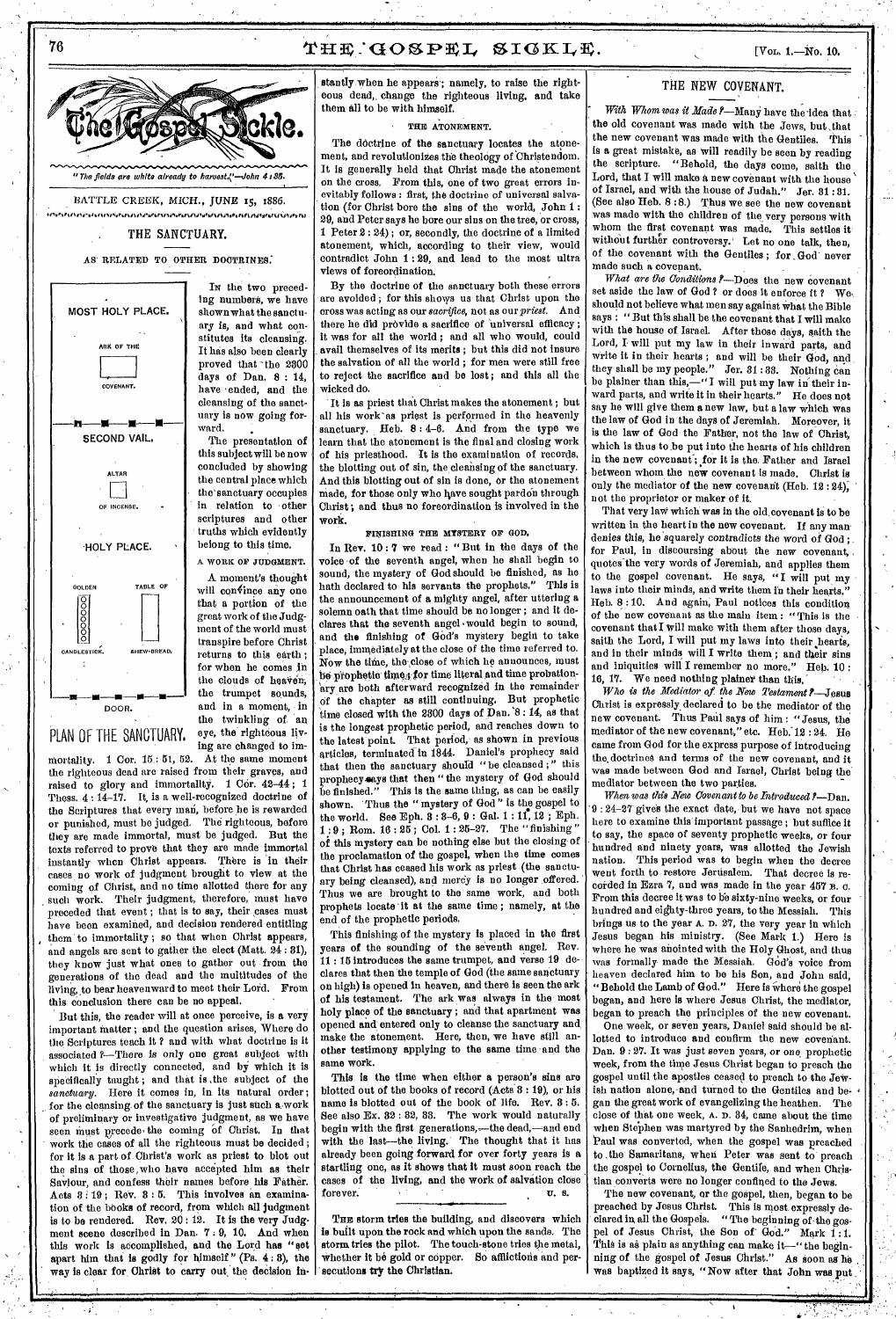AM S

還優興公

AN

# *JUNI6* 15, 1886.]  $\mathbf{THE}$   $\mathbf{GOSPEL}$   $\mathbf{SICKL}$ . 77

in prison,  $f$ esus came into Galilee, preaching the gospel of the kingdom of God, and saying; The time is fulfilled, and the kingdom of God is at hand; repent ye, and believe the gospel." Mark 1 :14, 15. Christ, then, preached the gospel and commanded men to repent and believe it. Christ immediately chose his apostles, and began to teach them.the doctrine of the new covenant. To the public he spoke in parables, but to his disciples he carefully explained everything in private.  $\ddot{u}$   $\hat{A}$ nd with many such parables spake he the word unto them, as they were able to hear it. But without a parable spake he not unto them; and when they were alone, he expounded all things to his disciples." Mark 4 :83, 34.. In hid last interview with ples." Mark 4:33, 34. In his last interview with them, he strictly commanded them to go and preach the gospel to every nation, teaching them "to observe all things whatsoever I have commanded you." Matt.  $28:20.$  What were they to teach ?—Just what he had taught. In harmony with this, Paul says: "How In harmony with this, Paul says: "How shall we escape, if we neglect so, great salvation which at the first began to be spoken by the Lord, and was confirmed unto us by them that heard him ?' Ileb. 2 : 8.

It will be noticed that the gospel which the apostles afterward confirmed was just what Jesus began to teach. ,And so we have this fact prominently referred to everywhere, that• the work which the apostles afterward carried forward was just that which Jesus himself preached from the beginning of his ministry. Thus Luke says, "The former treatise have I made, 0 Theophilus, of all that Jesus began both to do and teach, until the day in which he was taken up." Acts  $1:1, 2.$ 

Jesus• began to do and to teach 'until he was taken up, and so when an apostle was chosen to fill the place of the fallen Judas, it was expressly declared that they must select one who had been with Jesus from the beginning of his ministry. (See Acts 1 :21, 22.) Why was this ?- Because it must be some, one who had heard the teachings of Christ, and hence could properly teach to others the terms of the new covenant. And Peter, when preaching the gospel to Cornelius, places the beginning of that gospel at the baptism of Jesus by John. "The word which God sent unto the children of Israel, preaching peace by Jesus Christ (he is Lord of all); that word I say, ye know, which was published throughout all Judea, and began from Galilee, after the baptism which John preached : how God anointed Jesus of Nazareth with the Holy Ghost and with power." Acts 10:36-38.

This fact, then, that the gospel of the new covenant was preached by Jesus Christ from the first day of his public ministry, is beyond dispute.

The mediator 'of the new covenant had now come to supersede the old covenant; but Jesus was careful to have the new covenant offered only to the Jews because the Lord had promised that this new covenant was to be made with the house of Israel. So when he sent his apostles to preach the gospel, he said to' them, "Go not into the way of the Gentiles, and into any eity,of the Samaritans enter ye not; but go rather to the lost sheep of the house of Israel." Matt. 10 : 5, 6. Paul says that it was necessary that the word of God should *flint* be spoken to 'the Jews. Acts 18 : 46. The reader will notice further that the apostles carefully avoided preaching the gospel to any one but the Jews, until the termination of that one week, or seven years, which ended A. D. 34. Thus we read : "Now they which were scattered abroad upon the persecution that arose about Stephen traveled as far Phenice, and Cyprus, and Antioch, preaching the word to none but unto the Jews only." Acts 11:19.

Immediately after this, as soon as that one week which was set apart for the introduction and confirmation of the new covenant, was ended, the gospel was widely proclaimed among the Gentiles. having settled this point, let us notice what Christ taught during his ministry.' Christ had come as the Saviour of the world;—the Saviour of all men,—and he tasted death for every man, Gentile as well as Jew. All that he did and taught after he begin his ministry, every principle ho inculcated, every command he gave, —all this was afterward to be taught to all nations by his apostles. "Go ye therefore and teach all nations "Go ye therefore and teach all nations ... to observe all things whatsoever I have commanded you." Matt. 28 :19, 20. So whatever law Jesus taught his disciples to keep, that is the law for the Gentiles to keep. None will deny this.

The very first sermon Christ ever preached, the sermon on the mount, is acknowledged by all to. be the most wonderful statement of Christian principle to be' found anywhere in the Bible. This sermon -might properly be called his inaugural sermon. In it he sets forth the grand outline of all the principles in the new covenant, which he had come to establish. It was not something belonging to the old Jewish age. Every line of it is Christian doctrine, as any one will acknowledge who will look it over. He closes it by saying, "Whosoever heareth these sayings of mine, and doeth them, I will liken him unto a wise man, which built his house upon a rock." Matt. 7:24. These teachings of Christ, then, were to govern them in the future.

Now again, what did he say about God's law ? what did he teach about God's Sabbath ? Did he set these aside  $?$  or did he confirm them  $?$  It will be noticed that if Christ was to introduce a new law and a new Sabbath, this was the very time in which he should have done it. He had come to teach the new covenant. If that new covenant contained a new Sabbath or a new law, should he not have plainly taught it right here ?-- Most certainly, and he should have set the example by keeping it himself. Every one knows that he never said a word about any such new Sabbath or new law ; but he did confirm in the most explicit language the ten commandments, every word of them. D. M. 0.

# IMMORTALITY BROUGHT TO LIGHT. THROUGH THE GOSPEL.

THE prevailing opinion of Christendom has been for some ages past that we possess inherent immortality as a race ; that an immortal soul, or spirit, dwells" in every son and daughter of Adam, by virtue of the fact that they are human beings ; that every one of the patriarchs and all the heathen nations of ancient times possessed an immortal soul, and that it cannot possibly be destroyed by what we call physical death, but lives right on as conscious as ever. Several of the ancient heathen nations, long before Christ, taught How can such an idea be harmonized with this text of Scripture: "But is now made manifest by the appearing of our Saviour Jesus Christ, who hath abolished death, and hath brought life and immortality to light through the gospel"? 2 Timothy 1 : 10. The statement is distinct and emphatio, that immortality was brought to light through the gospel. How could this be, if it had been existing four thousand  $y$ ears before, just as much as from that time onward ? No statement of Christ's can be found declaring the soul of man immortal. The Egyptians many centuries before said so, the Greeks and Romans said so, but Christ, never. But taking the true position, that man is not naturally immortal, and must receive his future life through Christ, then we can *see* the force in this text, and its beauty and power are specially precious. When he died and rose again, he thus laid the foundation of the gospel securely. Immortality for those who accept and obey him is thus made clear and certain. G. I. B.

# PROPHECY FULFILLED.

THE Jews fulfilled the Scriptures in condemning and putting Christ do death. Between thirty and forty prophecies were of the Son of God. I light, yet they could whderstand the signs of the Weather. In the evening, they would say, It will be fair weather, for the sky is red ; in the morning, It will be foul weather, for the sky is red and lowering. Because they could discern the signs that pertained to their worldly interest, and could not discern the signs of the times, the Saviour said to them, "O ye hypocrites, ye can discern the face of the sky ; but can ye not discern the signs of the times ?" Christ came in a different manner from what they expected, and so they were unprepared to receive him. The prophet describes the two advents as fellows : "He shall be for a sanctuary; but for a stone of stumbling and for n rock of offense to both the houses of Israel." filled in the life and death ese the Jews could see no

We have but to open our eyes, to see on every hand the signs of Christ's second advent, as clearly as the Jews might have seen the signs of his first .advent. The apostle gives the following plain description of professed Christian people in the last days : "For the time will come when they will not endure sound doctrine , but after their own lusts shall they heap to themselves teachers, having itching ears ; and they shall turn away their ears from the truth, and shall be turned unto fables," We have reached the time when this is fulfilled before our eyes. The celebrated C. H. Spurgeon will not be accused of having any sympathy with the Adventists or their views; yet he bears

the following pointed testimony to the present fulfillment of the apostle's predictions:

"It is, I think, a matter for very deep regret that this is not an age in which Christian people want to be edified. It is an age in which they *like to have their ears tickled,* and delight to have a multiplicity of anecdotes and of exciting matter; but they *little care* to be *well instructed, in the sound and solid doctrines* of the grace of God. In the old Puritanic times, sermons must have been tiresome to the thoughtless, but nowa days I should think they are more tiresome to the thoughtful. The Christian of those days wanted to know a great deal of the things of God; and provided that the preacher could open up some point of Christian practice to make him holier and wiser, he was well satisfied, though the man was no orator, and might lead him in no fields of novel speculation. Christians did not want a new faith; but, having received the old faith, they wished to be well rooted and grounded in it, and, therefore, sought daily for an 'illumination, as well as for a quickening; they desired, not only to have the emotions excited, but also to have the intellect richly stored with divine truth, and there must be much of this in every church, if it is built up. No neglect of an appeal to the passions, certainly; no forgetfulness as to what is popular and exciting; but with this, we must have the solid breadcorn of the kingdom, without which God's children will faint in the weary way of the wilderness."

# S. N. HASKELL.

## CHRIST THE END OF THE LAW.

THE apostle Peter said that in the writings of Paul there were some things hard to understand, which the unlearned and unstable wrested to their own destruction. 2 Pet. 3 : 16. From the conflicting theories drawn from the epistle of Paul in this age, it is easy to see that the tendency noticed by Peter has in nowise diminished. Take for example the text which contains the expression at the head of this article : "For Christ is the end of the law for righteousness to every one that believeth." Rom. 10 : 4. It is stoutly maintained by a large number that this really means that when Christ came and died, he put an end to the moral law of ten commandments, and since then it has ceased to be a rule of life.

It seems strange, indeed, that such a view should ever obtain in the mind of a candid, thinking person who will stop a moment to examine the text itself. To whom does Christ become the end of the law ?—– Only to those who *believe. '* Then the law, still exists for all *unbelievers*, which shows conclusively that Christ did not do what is sometimes asserted ; namely, abolish the law at his death. Let us examine another point in the text. Christ becomes the end of the law for *righteousness.* But would the abolition of the law make any one's character righteous.? Let us see. Suppose the people of some country had become very wicked—had defied the law of the country until they were counted rebels against it. Now the governor desires to reunite them to him, and reinstate them as citizens ; but he cannot do so unless they change their lives, and lay down their arms of rebellion. The question arises as to how he would be most likely to accomplish his desires. `Would it be by proclaiming to  $\cdot$ them that the law by which they had been adjudged rebels was now abolished, and they might therefore return to him carrying on the same practices as before ? Any one can readily see that such a course, instead of changing the subjects, and making them loyal, would lower the tone and standard of the government, and open the way for the practice of all kinds of iniquity, which the governor would be powerless to check, simply because he had abolished the, very instrument by which such a work might be accomplished.

The word "end" in the text does not always mean cessation, or termination ; it sometimes means purpose, or design. For instance; we read in James 5 : 11 : "Ye have heard of the patience of Job, and have seen the end of the Lord ; that the Lord is very pitiful and of tender mercy." He does not mean the cessation or termination of the Lord, surely ; but his purpose, or design, in suffering Job to be afflicted, was shown to be one of pity and mercy to Job, that he might correct some mistakes of his life, which he would have never noticed except through affliction.

So in the verse under consideration, Christ becomes to every believer the purpose, or design, 'of the law. There can be no doubt that had Adam faithfully obeyed the precepts of God when he was placed on probation in Eden, he would have remained sinless, and forever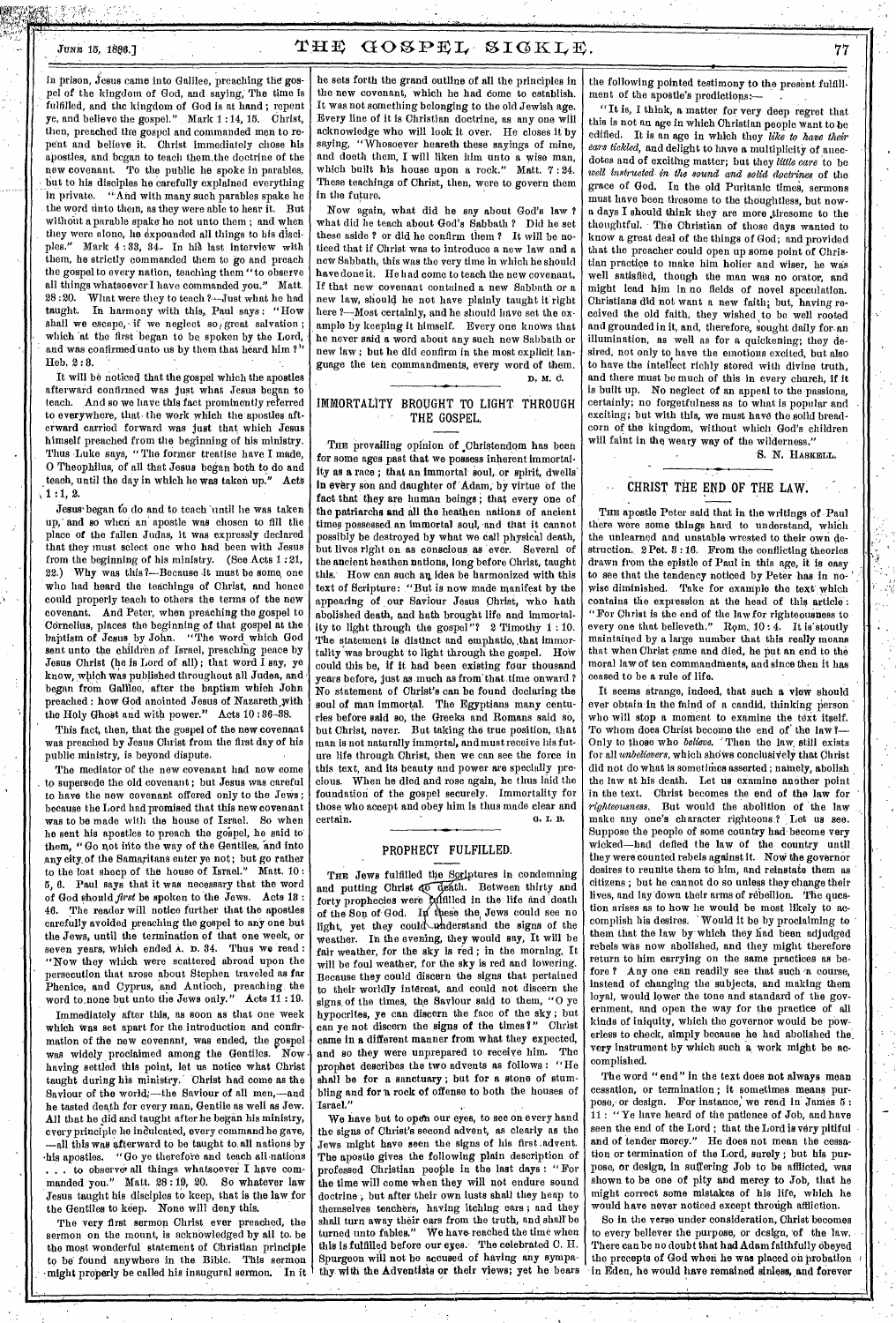# 78 THE GOSPEL SIGKLE.  $V_{0L, 1, -N_0, 10}$

retained the favor of his Creator ; but by transgressing God's commandment, man became a sinner, and thereby brought death upon the race. This is attested by the words of Paul : "Wherefore, as by one man sin entered into the world, and death by sin ; and *80 death passed upon all men,* for that all have sinned." In the beginning, then, the purpose, design, or end of the law was to keep man in righteousness and life; since his transgression of it brought unrighteousness and death.

There is no redeeming quality in law; once transgressed, it Is powerless to save. Now if man is saved from the consequence of the fall, some system of pardon must be instituted, so that righteousness may be imputed to man. But how will it be done ? by removing the law that pointed out the wrong ?—No, indeed ; for then, instead of convicting the trans- . gressor, and teaching him how to correct his error, the Author of the law would virtually say, You can-<br>not keep that law which proclaimed, and I did not keep that law which wrong n trying to exact obedience to it; I will therefore take the law away and let you have the priv-<br>ilogo of doing the yery things it once forbade. Such ilege of doing the very things it once forbade. a course could never elevate the character of a sinner. On the other hand, it would only lead the sinner to charge God with the weakness of giving a law so arbitrary that he was obliged to recant and change it, in order to bring his rebellious subjects back to his fold. Who-does not see that such a proceeding would be a virtual proclamation of weakness in the divine government ? In such a case, too, man could never be made to feel the necessity of a Saviour. If God could yield enough to change his law, in order to let man be saved in his rebellious state, why the need of anxiety about the future ? But if God's law is immutable and holds the sinner responsible for his conduct at the bar of justice, man may then well feel the need of an advocate to plead his case before the Author of that law. In no other way could man be made to feel his lost condition. This is the point aimed at by the apostle when he says, "Do. we. then -make void the law through faith ? God forbid ; yea, we *establish the. law.*" • Rom.  $3:31$ .

The law, then, remains to point out our sins. Referring to his own experience, Paul said, "I bad not known sin, except the law had said, Thou shalt not covet." Rom.  $\tilde{\gamma}$ : 7. In the eighth verse he says, covet." Rom. 7:7. In the eighth verse he says,<br>"For without the law sin was dead;" that is, it would not have had power to convict him. He still continues: "For I was alive without the law once ; but when the commandment came, sin revived, and I died. And the commandment which was *ordained to life,* I found to be *unto death."* How was this ? We have before learned that in • the beginning the. commandments of God, if obeyed, would have perpetuated Adam's life, and that of his posterity; but just as soon as those precepts were disobeyed, they brought death to the race. But God designs that the object or 'end, of the law shall yet be effected. In order to do this, Christ came into the world, and yielded perfect obedience to the law, fulfilling it in every act of his life. Though tempted on every hand, he main-Though tempted on every hand, he maintained his integrity, carrying out the rightebusness of the law, the very point in which Adam failed. He thus works out the end, or design, of the law, and thus works out the end, or design, of the law, purchases life for all who will believe in him.

This matter is plainly stated in the eighth of Romans. "For what the law could not do [it could not save man after he had transgressed it], in that it was weak through the flesh, God sending his own Son in the likeness of sinful flesh, and for sin, condemned sin in the flesh; that the righteousness of the law might be fulfilled in us, who walk not after the flesh." Verses 3, 4. In this the apostle states that Christ came to condemn sin-the transgression of the lawin the flesh, and not to condemn the law. But by his life of righteousness, and his death for the sins of the world, he made it possible for us to likewise fulfill the righteousness of the, law and have our past transgressions forgiven. Tie kept the law perfectly. Stepping, as he did, into the breach that was made through Adam's transgression, he must render , this perfect obedience in order for God "to declare his righteousness of the remission of sins *that are pail,"* and thus impute righteousness to the sinner for his past offenses. Now when man has learned from the law those things that are offensive to its Author, it follows that if he would receive pardon for his transgressions, he must first cease to transgress the law, and then Christ will become his advocate, and obtain pardon for him. After this pardon has been obtained, it .would-certainly be unwise to suppose that ono should not then walk in harmony with the law, for if the

transgressions of it once made man a sinner, and subject to death, will not a repetition of the same offense subject him again to condemnation ?—Certainly. Then if we would have Christ become the end, or design, of the law to us, we must seek him "after the due order," and not according to the desires of the carnal heart. Rom. 8 : 6, *7.—Bible Echo.* 

#### A SERIOUS QUESTION.

• THE *Morning Star,* Dover, N. H., asks : " Can anything save our holy Sabbath?" by which is meant, we suppose, the day commonly called Sunday. That those who believe in the sanctity of Sunday as a Sabbath, should be alarmed at the growing disre-<br>card of it in the States, is not surprising. Many gard of it in the States, is not surprising. Many feel that they are its earthly custodians, and desire that others' thoughts, feelings, and ways should be in this matter conformed, *nolens volens,* to their own. There are devout Sunday-observers who virtually say, You have no right to dispose of this day otherwise than as our theological opinions shall prescribe." Thinking they are doing God's service, they would unite fifty-one voters to bind the consciences and dispose of the time of forty-nine other voters who have more "sweetness and light" than the majority.

After centuries of contention with spiritual weapons, religious freedom has been secured in many lands. Will a bare majority now turn to enslaving their brethren who have beep as valiant as any in this contest? With the minister of the gospel the power to win is the power to persuade. With those who confine themselves to such means in defending the Sunday, we have no contention. Theirs is the right to plead for, as it is ours to reason against, regarding that day to the Lord.

Baptists have always loved a fair field on the sub-<br>ject of baptism. Pedobaptists, on this question, were Pedobaptists, on this question, were formerly disgusted if they could not bring to-their aid the strong arm of the law to subdue their opponents. Why should not Baptists be equally ready to meet in fair and open discussion the merits of Sunday and Saturday, and with Christian temper too? What evil consequences can they possibly be afraid of'? If God be for the Sunday, who can be against it? And God is the great majority. What earthly or heavenly purpose can it be to intelligent brethren to persist in standing on the sands complaining that the tide is coming in? Dear brethren, come away, and come up higher. Climb the cliffs, and you will be safe. It has ever been the glory of Baptists to proclaim from the house tops the Bible as the only rule' of faith and practice. Are you sure of being in accord with the Book of books on the Sunday question? If so, cease your doleful lamentations, and while working to save men, tell them all you know about it; and do try and know something to the point. Meet it squarely, and do n't dodge it. Discard harsh language; it only exasperates. Protest against compulsion; it excites wrath. If,•in the heated zeal of preaching, you discover in your manuscripts whole paragraphs of highly colored, pious expressions, mixed up with truth and falsehood in a highly fallacious manner, reject them, and be done forever with sophistry and assertion in place of the word concerning one of the very plainest of commands.

Pardon this strain of address, and bear with us yet a little: Sunday, as a *Sabbath,* is only about 300 years old, but, as a Christian festival, it dates from Constantine, A. D. 323: To the Puritans, of the latter part of the sixteenth century, belongs the honor (?) of giving the day a Sabbatic character. They were in earnest; for they supported it by threats, fines, imprisonment, and death—scandalous business, to say the least, for 'Christians to be engaged in. They and their successors have greatly overdone the business, and, as might be expected, a powerful reaction has set in. Uncounted numbers have been driven into no-sabbathism. Revive those measures, and matters

will grow worse.<br>With this Sabbatic character, of the day, the churches of Rome and England, and many dissenters, notably the old Baptists and Quakers, have never sympathized.. The Continental and Oriental churches<br>have always regarded the day as a festival. Viewed have always regarded the day as a festival. from our standpoint, it was a serious departure from the simplicity and purity of early Christians when the Church assumed the right to ingraft Sunday into the Christian system ; but when a Sabbath character was given to it, new crimes were created, and fresh troubles were engendered. It was too much. To the first stage—the festival—it is bound to return. There is no prospect of saving the American *Sabbatie*  Sunday. But, there is the Saturday ! " Oh 1" said an American Baptist pastor to us, " oh i if I knew .God commanded me to keep Saturday, I would n't

do it!" Still, we know no other remedy. The Bible Sabbath---the Saturday—is saved to us, not by the arm of human law, thank God, but by his special watch-care, who appointed it to be the memorial of his creative work.

Jews and Abyssinians keep it. Thousands of Protestant Christians keep it, and their number is daily increasing; and this not only without the aid, but in spite, of human law and general custom. It is probable that twenty times their number acknowledge that we are right. We are comforted that Jesus is Lord of this identical. Sabbath; and that, according to Isaiah, in the future, from one Sabbath to another, all flesh shall come, to worship before the Lord. The seventh day will then be, not by constraint, but by choice, the rest and memorial day of the nations.—Sabbath *Memorial.* 



Ix the heart there **18 music** sweeter Than the world has ever known, And the spirit, the thought, the meter, Is too pure for the touch of a tone. The soul has a song that **is** grander Than chimes have ever rung, And all through our lives we wander And all through our lives we wand

As on through the world we wander, What anthems the bosom swell! We list to a cadence grander . Than the lips can ever tell. Each heart has some holy ideal That long to the soul has clung, And toned on the shores of the real

Is the beautiful song unsung. Oh that wonderful rhythm and meter

That has slept in the spirit long! In its melody completer Than any heard by the throng.

How we listen, thrilled by the glory Of the tender•rhymes that are rung! But lips cannot frame the story

Of the beautiful song unsung. But soon on the shores of time's river

Shall eternity's waters beat,<br>And heaven's glad harps shall quiver<br>To the march of the children's feet;<br>And there, mid the joys of heaven,<br>Where no heart is by sorrow wrung,<br>In the rapture of sins forgiven<br>Shall the beauti

*Ohetopa, Kan.* 

## TRIALS.

#### BY J. M. HOPKINS.

ALTHOUGH most necessary for our peace of mind and for the development of Christian character, there seems no lesson so hard for weak, distrustful humanity to learn as that " all things work together<br>for good to them that love God." We are so slow for good to them that love God." to believe that the Lord will never leave us nor forsake us (Heb.  $13:5$ ; Ps.  $37:23-25$ ); so slow<br>to appropriate to ourselves the blessed promise, to appropriate to ourselves the blessed Lo, I am with you alway, even unto the end of the world." Matt. 28 : 20. How little do we appreciate the truth that in all the affliction of God's people he also is afflicted (Isa.  $63:9$ ); that his great, loving heart beats in sympathy with every feeling of pain or sorrow endured by his children ; yet all this is true. We never shall be able to measure our Father's love, pity, and sympathy. Especially when trials come upon us are we apt to forget that we are not forsaken, and become despondent and gloomy, and almost murmur against God. It may be that it is just this murmuring disposition that the'Lord would take from us ; and to show us our evil propensity, he permits trials to come upon us. Did not the trials come, our weakness would not be made manifest, and we should come up to the Judgment with defective characters.

God knows best. Losses may be a rich blessing. Long-continued prosperity might cause us to place our affections upon our posessions, to idolize them. Col. 3-: 1, 2. God sees our danger, and he reaches out his loving hand, and takes from us that which might work our ruin. We should not receive this dispensation of his love as a judgment administered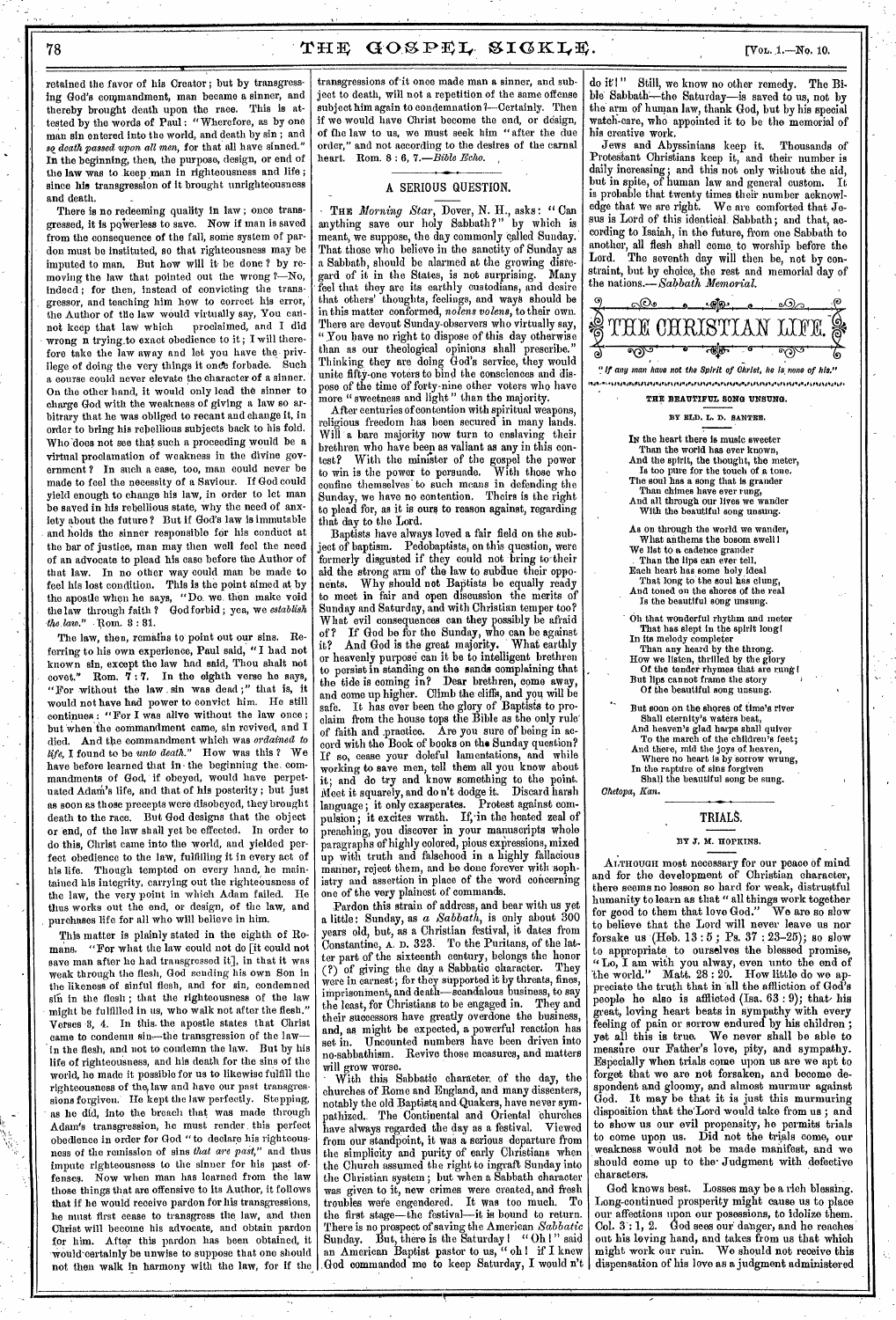# JUNE 15, 1886.]  $\text{THE} \quad \text{GOSPEL} \quad \text{SIGKLE}.$  79

in anger. We should humbly say, " Thy will be done." Our stubborn, willful hearts sometimes need to be broken, that God may pour in the healing oil of his precious love. Their iron doors sometimes can be opened only by the hammer of affliction, and then the sunlight of heavenly truth will shine into<br>them. Or it may be that it will require the sharp Or it may be that it will require the sharp chisel of pain pressed down by a Father's hand, to whittle away some rough, uncomely corner in the soul-temple, some unholy propensity ; or even to give to some good trait already possessed a holier more heavenly luster. John  $15:2$ ; Dan.  $12:10$ ; Heb. 12 : 5-13 ; Mal. 3 : 3 ; 1 Pet. 6 : 10. Or it may require the loud thunderings of God's judgments to awaken in us a sense of our condition, of our obligations to him and to mankind. Better by far to humbly, gladly bow to the wise dispensations of Providence while yet opportunity is given to amend, than to stoutly rebel, and finally receive the unmingled wrath of God.

We love to sing and pray, - "Nearer my God to thee,

E'en though it be a cross That raiseth me."

But when the cross comes, how loth we sometimes are to take it up; how deaf we are to the whisperings of conscience ; how slow we are to discern a Father's loving, guiding hand I But God has said : " I will cause you to pass under the rod, and I will bring you into the bond of the cove- , nant." Eze.  $20^{\circ}$ : 37.

God does not 'afflict to gratify his power. He would uproot the thorns and thistles that he may sow the seed of heavenly truth. Those bitter tears may be to water the long-hidden and deeply-buried germs of a purer, holier life. Those sad privations may be the precursors of better days; Although some tender, sensitive chord is touched, it may awaken to higher life. Although some tender tie has been broken, it may form a connecting link with a better world. Although the fruitage of long years of toil may be swept away, it may, in the wisdom of God, be as treasure laid up in heaven. Then look up, tried one, and take courage.<br>in the promises of God. He has said that He has said that he "is a sun and a shield ; the Lord will give grace and glory; no good thing will he withhold from them that walk uprightly." Ps. 84 : 11. "For our light *affliction,* which is but for a moment, worketh for us a far more exceeding and eternal weight of glory ; while we look not at the things which are seen, but at the things which are not seen; for the things which are seen are temporal ; but the things which are not seen are eternal."  $2 \text{ Cor. } 4:17, 18.$ "For I reckon that the sufferings of this present time are not worthy to be compared with the glory which shall be revealed in us." Rom. 8:18.

### HOPE IN AFFLICTION.

### BY D. T. BOURDEAU.

IT is in tribulation that the hope of the Christian is of the greatest value. In times of temporal prosperity we are not naturally inclined to desire greater blessings,—to hope for an improved condition beyond the present life. Hence it is that in order to inspire in men that hope which will lead them to desire the blessings of the future state, God, in the rich counsels of his grace, sees fit to dissolve them from temporal blessings and worldly prospects by affliction.

God generally chooses his children in the furnace of affliction. He suffers pecuniary loss to come upon some that they may see the vanity of worldly goods in their selfish and perverted use, and the importance of seeking the true riches by laying up treasure in heaven. He permits sickness to come upon others that they may realize how fleeting is this short life with its sinful joys and pleasures, and lay hold on eternal life and the true and lasting pleasures awaiting the righteous.

The use that we make of our afflictions will determine whether we will profit by them; whether they will lead us to die to selfishness and to this vain world, and serve as a key to open unto us the,fadeless glories and durable riches of the world to come, or whether' they will tend to the opposite results. It is by confession of sin and submission to God in affliction that hope, light, and joy spring in the heart, that clouds disappear, that we are calm and composed during the most adverse circumstances, that the things we most dread become to us friendly aids in our journey heavenward. In such a frame of mind, with such a blessed hope, death loses much of its terrors, and although this last enemy may make us feel its cruel power, with Job we may exclaim, "I

know that my Redeemer liveth. " We can also say with David, "Though I walk through the valley of the shadow of death, I will fear no evil ; for thou art with me ; thy rod and thy staff they comfort me." We know that the Life-giver is coming, and that if God sees fit to hide us in the grave, we will soon have a glorious waking, having escaped the awful wrath of God, and other troubles that are coming on the earth.

Whether we live or sleep, we need such a hope as this.



fArBrief mention of work done and results accomplished by Seventh-day Adventists, in different parts of the field, according to reports received since our last issue :—

AUSTRALIA.—Fifty converts reported at South Yarra as a result of tent meetings held by J. 0. Corliss and others.

COLORADO.—Camp-meeting in progress at Denver, with prospects for much good to be accomplished. ,

FINLAND.—Eleven believers reported from this country, by J. G. Matteson.

INDIANA.—Wm. Covert reports three believers baptized at Forest Chapel; tent meeting being held at Homer by M. G. Huffman and 0. C. Godsmark ; A. W. Bartlett visits churches at Patricksburg, Northfield, and. Jonesboro; five additions to the first-named church, two to the Northfield church, and two converts baptized at the last-named place ; J. W. Covert holds meetings at Akron, Gilead, Wolf 'Lake, and Ligonier, with favorable results; Sabbath-school organized at Rushville, where also two believers receive baptism; eight new converts receive baptism at Faulkner, and two at New Marion.

ILLINOIS.—F. D. Starr holds encouraging meetings at Kankakee and St. Anne ; R. M. Kilgore organizes a church of twenty-two members at Onarga tent meeting being held at Centralia by A. 0. Tait and F. D. Starr.

IOWA.—C. A. Washburn reports twenty believers in the vicinity of Croton, ready for church organization; meetings held at Brighton; nine believers at Hampton, as a result of Bible readings, and fifteen at Alexander.

KENTUCKY.—Tent meetings being held at Auburn, Allensville, and Russellsville; eight converts receive baptism at Leitchfield, where a church of seventeen members is organized.

KANSAS.—Camp-meeting at Topeka proves a flattering success; eighty tents were upon the ground, and some five hundred believers encamped; total attendance reached about three thousand different persons; thirty-six converts were baptized; eight.gospel tents manned with laborers, who begin operations respectively at Chase, Chetoph, Tecumseh, Topeka, Altoona, Hutchinson, and elsewhere.

MICHIGAN.—Church of eighteen members organized at Decatur, and plans laid for the erection of a church building; several converts reported at Ceresco, as the result of a series of meetings; W. C. Wales gives a series of discourses at Parkville.

MINNESOTA.—W. B. Hill holds meetings near Eyota; G. C. Tenney baptizes eighteen converts at Warsaw, where a church of twenty-one is also organized by him ; six converts at Woodland.

MISSOURI.—J. W. Watt engages in holding a series of meetings at Rockville.

• MARYLAND.—Tent meetings being held at Greensboro, with favorable prospects.

OHIO.—D. E. Lindsey holds a series of meetings at Marion, where three converts receive baptism ; new church completed at Walnut Grove ; mission work at Toledo reported as yielding good fruits, one result being the organization of a Sabbath-school of seventeen members ; six persons baptized at Portage River ; tent meeting being held at Lockington, by E. H. Gates; new church being built at Greensburg; interesting report from Cleveland mission ; a company of eleven believers ready for church organization at West Mansfield; three new converts at McDonald, where a series of meetings is held.

OREGON.—At the camp-meeting held at Portland, forty-three tents were pitched, and the attendance was large; twenty-one converts received' baptism.

SWITZERLAND.—Church at Lausanne increased to thirty members.

thirty members.<br>SwEDEN AND DENMARK.—J. G. Matteson holds meetings at Christiana, Copenhagen, and Stockholm; six were baptized at the first-named place; profitable meetings held •by Eld, Johnson at Dalarna and Orebro.

TEXAS.—Series of meetings held at Arlington, also at Caddo Mills, both' places being new fields of labor.

VIRGINIA.—Tent meeting at Port Republic awakens much interest.

VERMONT.—Workers' meeting held at Brandon, and attended by about forty-five ministers and other laborers.

WISCONSIN.—I. Sanborn and wife hold meetings at La Grange, Adams Center, Plainfield, Richford, and Hundred Mile Grove; two converts baptized at the first-named place, and twenty-eight at Plainfield.

# Ties *THBOLOONCiti. WW* &i.

....It is reported that a very serious "split," or division, has occurred in the Salvation Army of England.

..At the recent commencement at Yale Divinity School, one of the graduates was a full-blooded Indian.

....It is said that between four and five thousand Chinamen are instructed in the Sunday-schools of New York.

. The General Assembly of the Presbyterian Church South, by a vote of 137 to 18, decided against the doctrine of evolution.

....Over 100 works written within the past century have placed the time for the beginning of the millennium between 1866 and 1890.

..The "Society of the Treasury of God" is an organization formed to propagate the system of tithes as the best rule of Christian giving.

....By the first census of Japanese Christians, made by the government, they are numbered at 80,000, including Roman Catholic and Greek converts.

....The Swiss government is determined to put a stop to Mormon propagandism in that republic. Several Mormon missionaries have been arrested there.

....Forty-nine polygamists, imprisoned in the Utah penitentiary, refused to accept a pardon from Governor West, on condition that they would submit to the laws.

.Bishop Pierce, of the Arkansas Episcopal church, fre-. quently administers baptism by immersion—the only true method. There is a baptistry in his cathedral at Little Rock.

....The "School of Religious Science,". established some-time since in Paris, under Government patronage, is not prov: ing a success, the number of students enrolled being only about sixty.

....An organization has been effected, comprising a num-ber of prominent and wealthy Christian gentlemen of New York, the object of which is the founding in China of a Christian college.

....There is a great influx of Jews into Jerusalem from Roumania and Russia, where their situation is made so in-tolerable that they are led to think of making homes in Palestine, their ancient land.

....The Jesuits in Madeira are active in exciting persecution against the Protestants, and in inciting the authorities<br>to close the Bible depot and a Portuguese mission school that has an average of forty children.

....The Presbyterian Church South—or a respectable minority of it—is disturbed over the spread of the evoltftion heresy, and has sent a memorial to the General Assembly that convened at Augusta, Ga., to make a manifesto on that theme.

The recent " Church Congress," held at Cleveland, Ohio. was composed of church congress," held at Cleveland, Omo, was composed of church members gathered from twenty-three denominations. The several sessions were characterized by earnest and interesting discussions of the various themes presented.

....The Waldensian Church of Italy has effected a settlement in South America, where it occupies two parishes or colonies of the La Plata and Uruguay. Vigorous efforts are made to evangelize the immense Italian immigration to that country.

...The missionaries of the Presbyterian Church in South [[]<br>China, have sent a memorial to the General Assembly, call-<br>ing attention to the barbarous treatment the Chinese have received in the United States, and suggesting that there is danger that the Chinese may retaliate, and thrust American missionaries out of the empire.

....The Presbyterian General Assembly that recently convened at Minneapolis, Mind., decided to bold the ono hun- ' dredth General Assembly at Philadelphia in 1888, and to *I*  make the second day of the session a day of jubilee in the churches all over the world. It has been decided to' raise a centenary fund of live millions for the benefit of the various church enterprises.